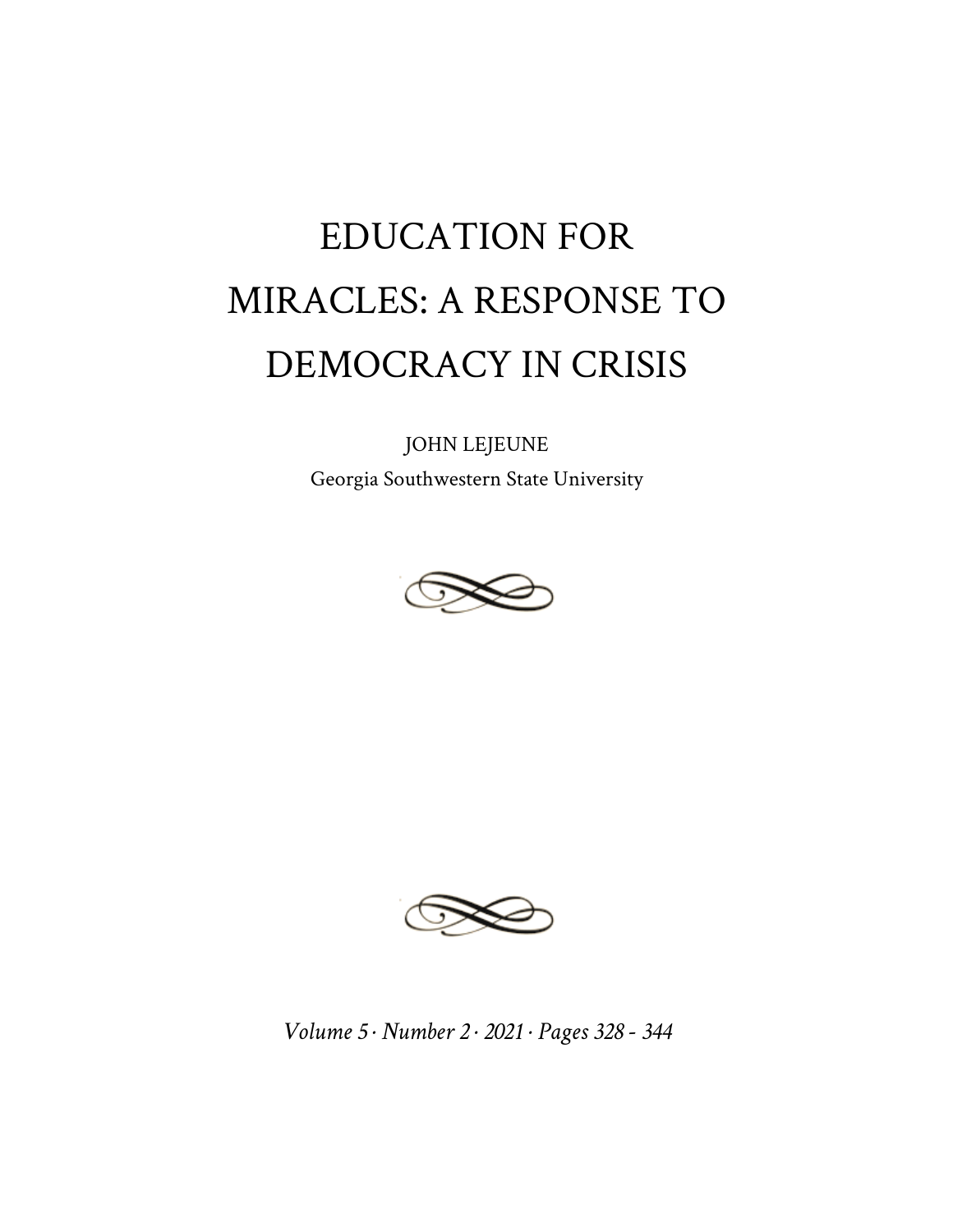n civic education, miracles are rarely proffered as a pedagogical tool. But in times of crisis, and especially times of moral and political despair, miracles not only have use; they are nearer than we think. In *The Human Condition* Hannah Arendt wrote that, "The miracle that saves the world, the realm of human affairs, from its normal, 'natural' ruin is ultimately the fact of natality, in which the faculty of action is ontologically rooted," and "Only the full experience of this capacity can bestow upon human affairs faith and hope $[.]$ <sup>"1</sup> That is a bold claim, and an obtuse one. Here I hope to shed light on why we, as educators, should take this claim seriously today, and suggest how we might do so. I

What is a miracle? A skeptical David Hume called a miracle "a violation of the laws of nature," and gave little credence to miraculous accounts. For "as a firm and unalterable experience has established these laws [of nature], the proof against a miracle…is as entire as any

<sup>1</sup> Hannah Arendt, *The Human Condition* (Chicago: University of Chicago Press, 1998), 247.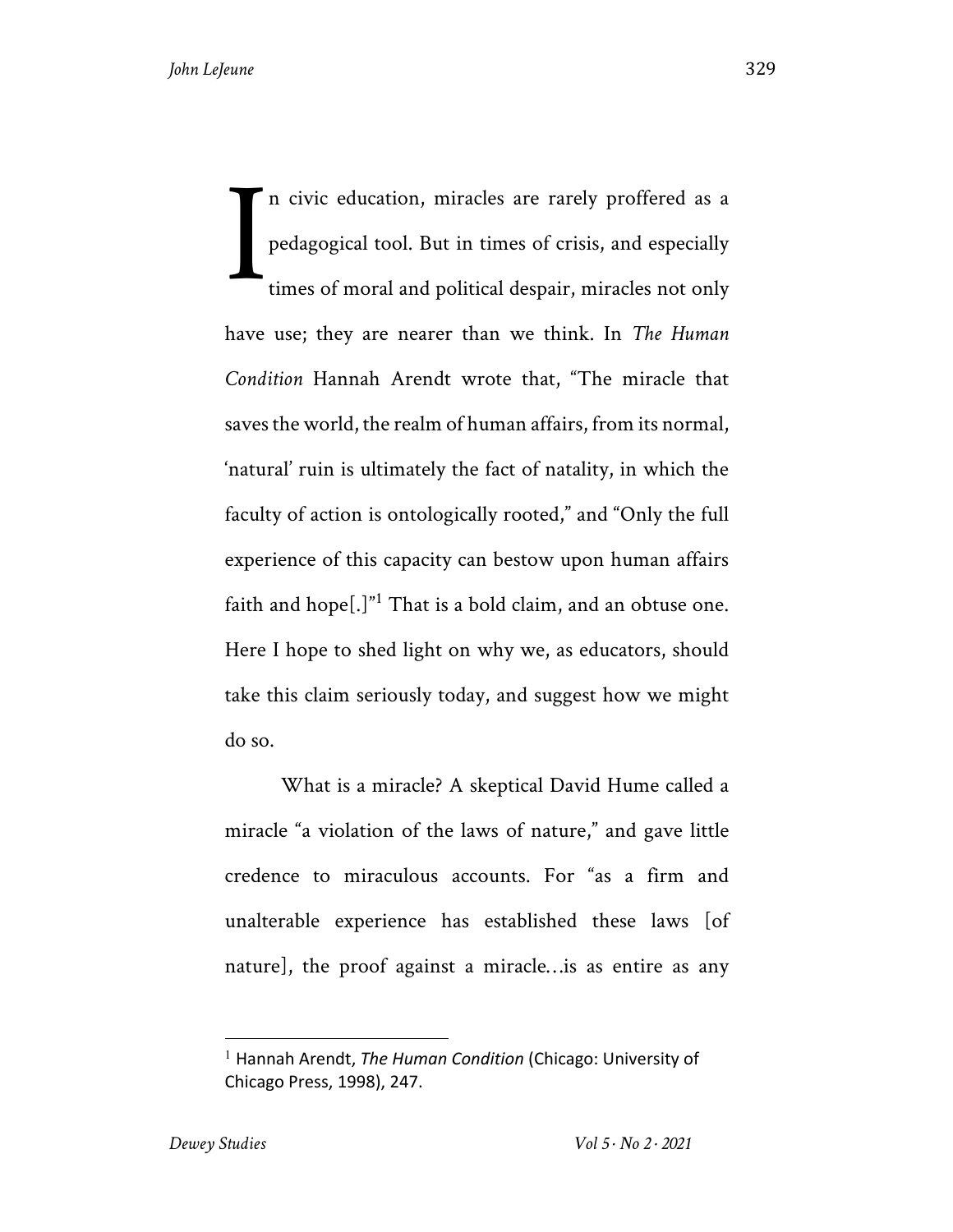argument from experience can possibly be imagined."<sup>2</sup> The very notion presupposes a "uniform experience against every miraculous event," which is "direct and full *proof*…against the existence of any miracle."3 Humans are gullible to them because of "gross and vulgar passions," the sensations of wonder, surprise, and religious enthusiasm that miracles inspire. But this only leads to error, for where "the spirit of religion join itself to the love of wonder, there is an end of common sense."<sup>4</sup>

Hume's debunking of miracles is indicative of what Max Weber called "the disenchantment of the world" in the age of science, where "precisely the ultimate and most sublime values have withdrawn from public life."<sup>5</sup> He posits a tension between systems of *belief* and *faith* in human understanding, and advocates exclusively for the former. "A wise man...proportions his belief to the evidence," writes Hume. And while the firmest beliefs "are founded on an

<sup>2</sup> David Hume, *An Enquiry Concerning Human Understanding* (Indianapolis: Hackett, 1993), 76.

<sup>3</sup> David Hume, *An Enquiry Concerning Human Understanding*, 77. <sup>4</sup> David Hume, *An Enquiry Concerning Human Understanding*, 79, 78-9.

<sup>5</sup> Max Weber, *The Vocation Lectures* (Indianapolis: Hackett, 2004), 30.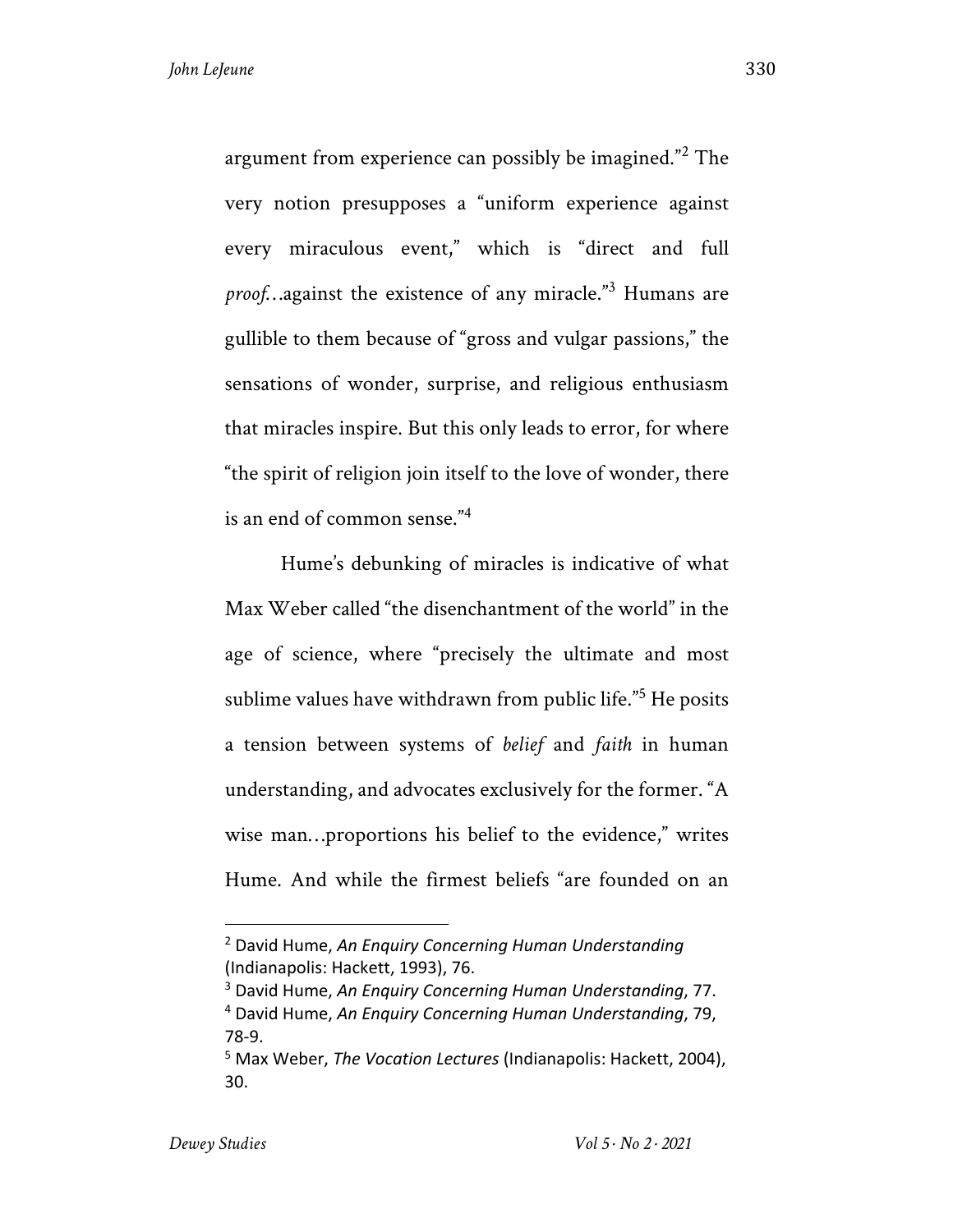infallible experience," which establishes a kind of "*proof*," even in closer cases one still "considers which side is supported by the greater number of experiments."6 *Faith*, on the other hand, is adopted not only when, but because such experience is lacking.<sup>7</sup>

Hume's positivist approach anticipates not only modern scientific epistemology, but that of contemporary social and behavioral science. Today the generation, collection, manipulation, and monetization of human behavioral data form the backbone of human understanding. Social scientists take pride in their ability to predict human behavior via data analysis, while business models depend on it, and politicians adapt to it. A similar mentality shapes our day-to-day *Weltanschauung*, where beliefs spurred by aggregate data are transferred to individuals, and a defining element of our polarized political

<sup>6</sup> David Hume, *An Enquiry Concerning Human Understanding*, 73- 4.

<sup>7</sup> "And whoever is moved by *Faith* to assent to [the veracity of miracles], is conscious of a continued miracle in his own person, which subverts all the principles of his understanding, and gives him a determination to believe what is most contrary to custom and experience." David Hume, *An Enquiry Concerning Human Understanding*, 90.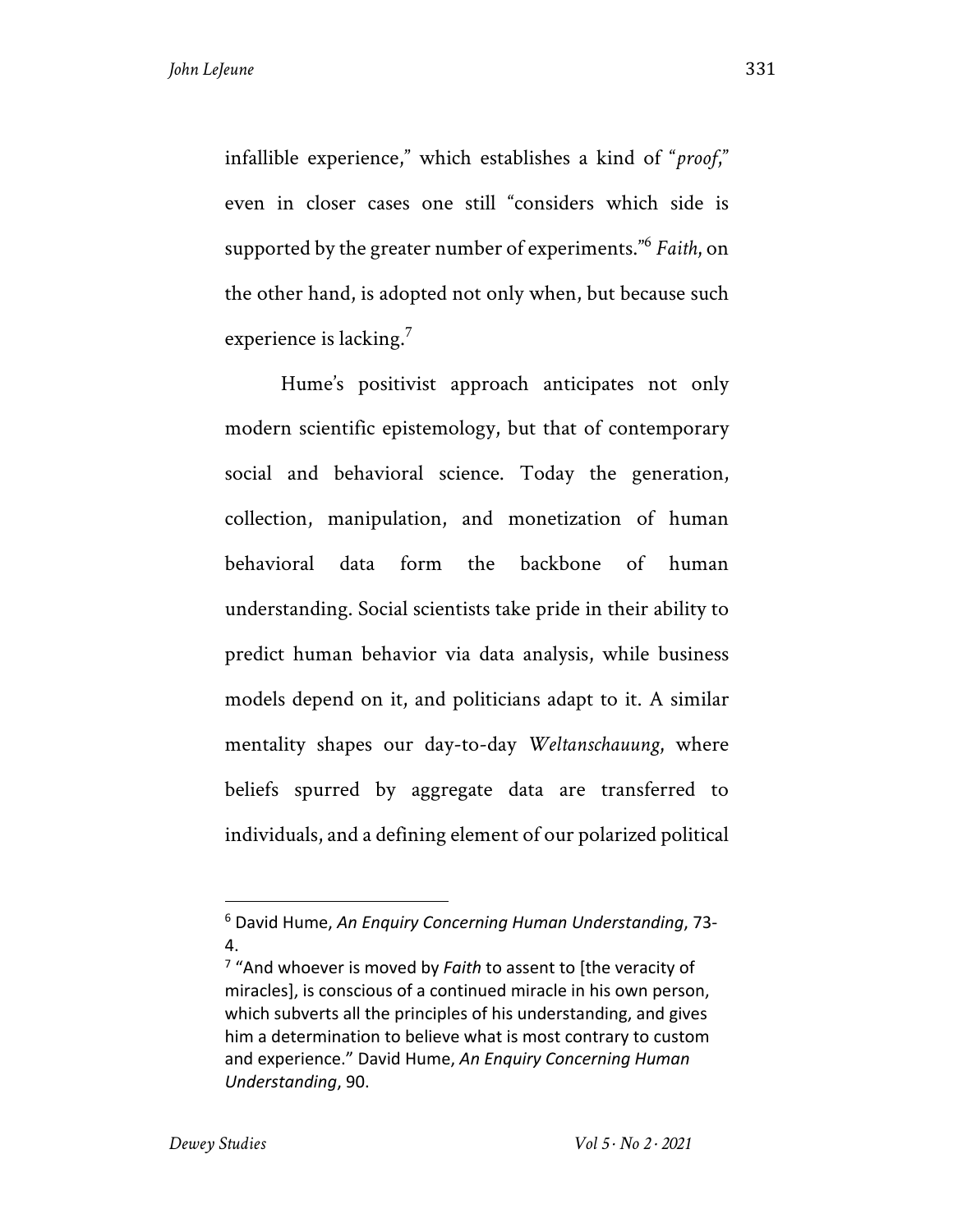culture is how little faith any partisan has in the human capacity to *act* in ways that are not predictable or predetermined. It is as if our cynical beliefs about human political behavior, based on experience, have achieved Humean standards of *proof*, and civic behavior has its own *natural laws*. I mention three of them here.

Law 1: Public actors have neither the will nor ability to seriously address difficult problems. Indicative of this is a recurring headline in the satirical news magazine *The Onion*: "'*No Way to Prevent This,' Says Only Nation Where This Regularly Happens*." The caption has appeared nineteen times since 2014, always referencing a real mass shooting in the United States, $^8$  and each time reporting a nearly identical fictional response. Whether following "a violent rampage in Georgia in which a lone attacker killed eight individuals and injured one other," or "a violent rampage in Las Vegas in

<sup>&</sup>lt;sup>8</sup> A search of www.theonion.com returned the following dates, each corresponding to a mass shooting in the United States: May 27, 2014; June 17, 2015; October 1, 2015; December 3, 2015; October 2, 2017; November 5, 2017; February 14, 2018; May 18, 2018; September 13, 2018; October 29, 2018; November 8, 2018; June 1, 2019; August 4, 2019; August 4, 2019; February 26, 2020; March 12, 2021; March 17, 2021; April 16, 2021; and May 26, 2021.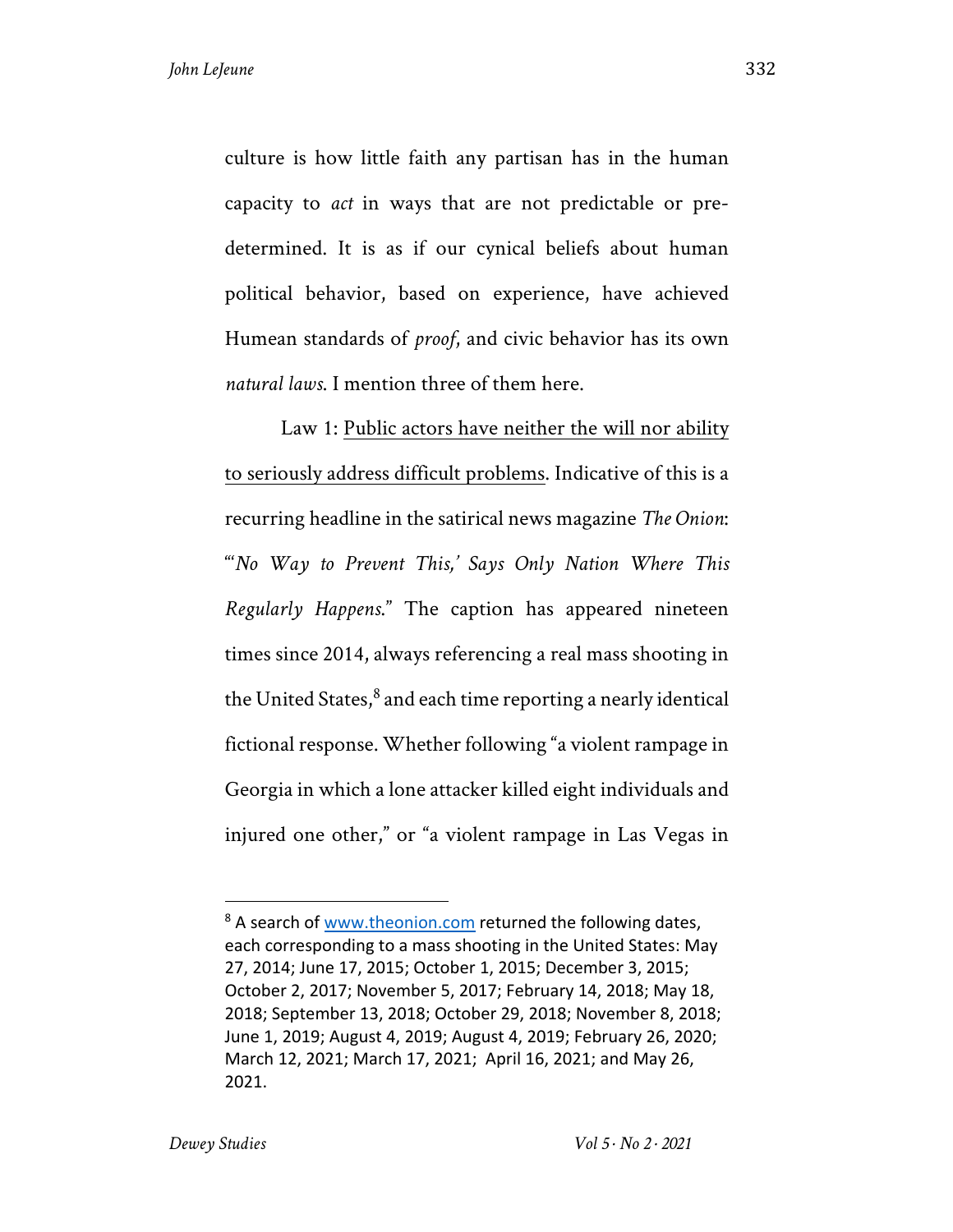which a lone attacker killed more than 50 individuals and seriously injured 400 others," *The Onion* reports that "citizens living in the only country where this kind of mass killing routinely occurs…concluded…that there was no way to prevent the massacre from taking place." "This was a terrible tragedy," each witness says, "but sometimes these things happen and there's nothing anyone can do to stop them $"9$ 

Law 2: All public actors are partisans, and all partisans are predictable. Consider the tit-for-tat struggle between U.S. Republicans and Democrats over federal judicial

<sup>9</sup> *The Onion's* reporting has been called "hyper-real," in the sense that "[f]ake news can become more 'real' than real news…when [it] actually predicts future events," and because news satire "offers social critique in ways that real news cannot." Ironically, on multiple occasions *The Onion's* reporting has itself been appropriated by mainstream media to capture the meaning of events. Gun violence is no exception—on March 28, 2021 for example, Meet the Press anchor Chuck Todd used *The Onion* to frame Congress's predictable inability to cooperate on a response. "There's truth in humor," he said, "And in this case, it's a dark truth…When it comes to our epidemic of gun violence, our political system has no answers." See Dan Berkowitz and David Asa Schwartz, "Miley, CNN and The Onion," *Journalism Practice*, 10:1, 1-17, 6; and Dominick Mastrangelo, "Chuck Todd ruefully mocks inaction on guns with Onion headline," thehill.com, March 28, 2021. Accessed at:

https://thehill.com/homenews/media/545274-chuck-todd-opensmeet-the-press-mocking-governments-inaction-on-gun-violence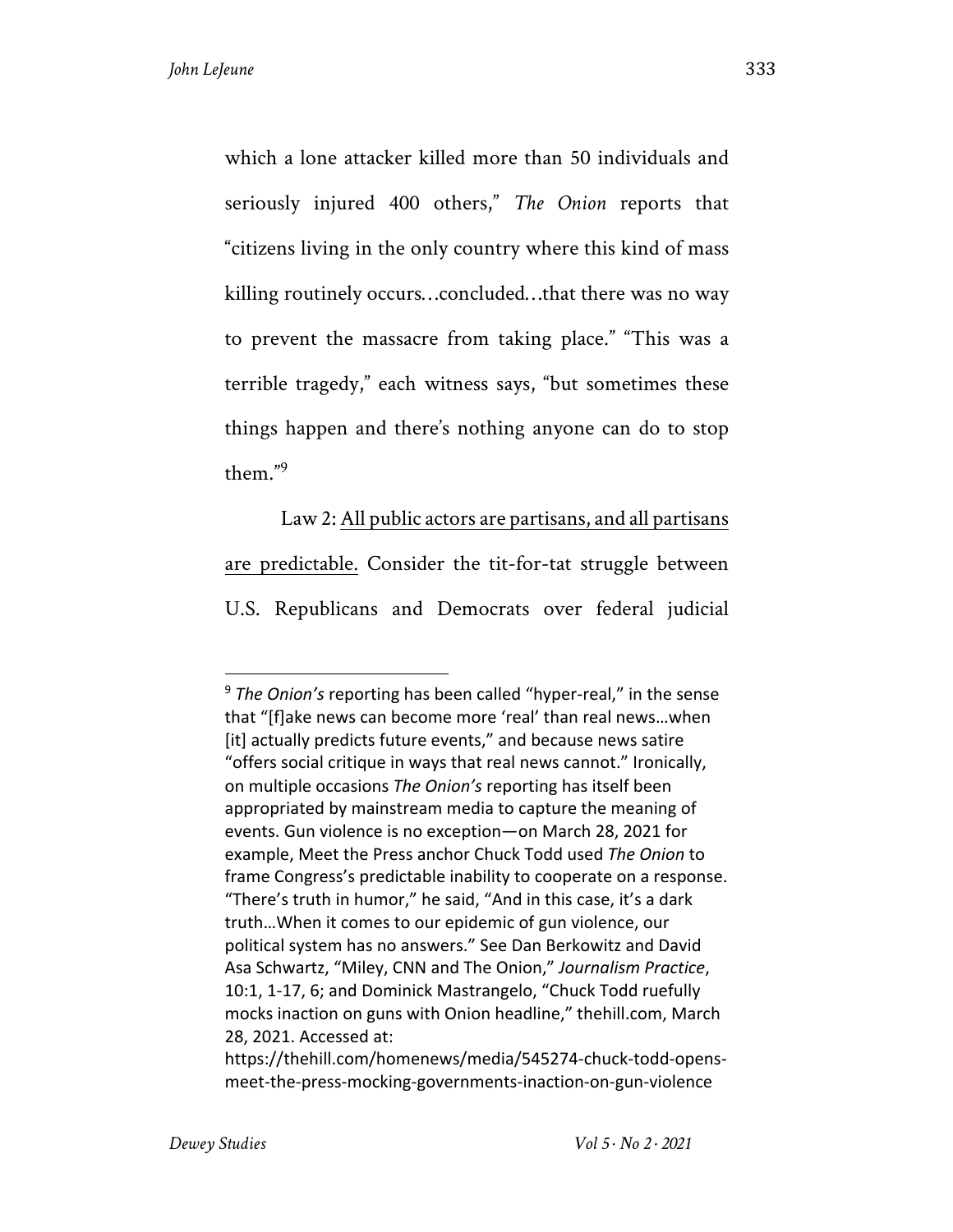appointments, most notably Supreme Court Justices. America's founders tried to shield federal courts from political pressure,<sup>10</sup> but nothing is more predictable today than the bitterness, cynicism, grandstanding, partisan presumptions, and vicious attacks involved in the nomination process. There is little belief, or faith, in the independence of judicial nominees, and one law professor's description of the confirmation process is familiar: "The confirmation process is in a pretty poor place," he observed, "But I don't see any way out of it<sup>[.]"11</sup> The same assumptions underlie rising pressure for Court expansion and Justice Stephen Breyer's retirement while Democrats control the White House and Senate.<sup>12</sup>

<sup>&</sup>lt;sup>10</sup> In Federalist 78 Hamilton famously called the "standard of good behavior" for lifetime judicial tenure "the best expedient which can be devised in any government to secure a steady, upright, and impartial administration of the laws." Alexander Hamilton, James Madison, and John Jay, *The Federalist Papers* (Mineola, N.Y.: Dover, 2014), 379.

 $11$  Jessica Yarvin and Daniel Bush, "Is the hyper-partisan Supreme Court confirmation process 'the new normal'?" pbs.org, September 13, 2018. Accessed at:

https://www.pbs.org/newshour/nation/is-the-hyper-partisansupreme-court-confirmation-process-the-new-normal

<sup>12</sup> Adam Cohen, "Justice Breyer's Legacy-Defining Decision," *The Atlantic*, June 12, 2021. Accessed at:

https://www.theatlantic.com/ideas/archive/2021/06/stephenbreyer-legacy-retirement/619168/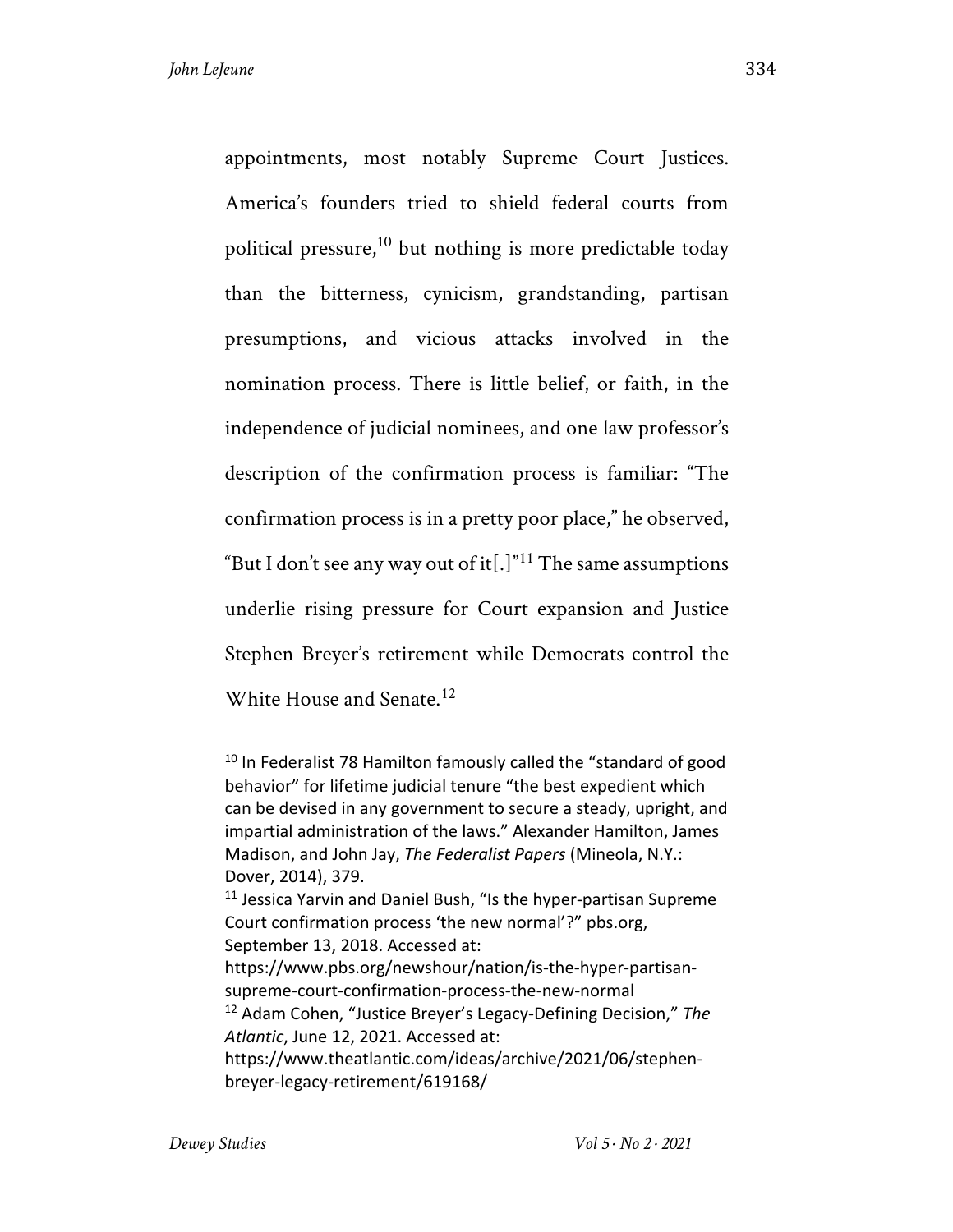Law 3: Citizens are predictable, and politics is the art of exploiting predictable behavior. A flagrant example occurs in partisan gerrymandering, which in 2019 the U.S. Supreme Court found to be non-justiciable, and which rankles either party when disadvantaged. For our purposes, the important point is the behavioral assumptions behind partisan line-drawing, which grounds political strategy on the predictable behavior of American voters. It assumes that voters do not think critically or act spontaneously—they behave robotically. And those who recognize this behavior can exploit it with remarkable efficiency.<sup>13</sup>

<sup>13</sup> See Justice Elena Kagan's Dissent in *Rucho v. Common Cause*  (588 U.S. \_\_\_\_ (2019)), which, in defending lower court decisions that overturned partisan-gerrymandered districts (decisions that the majority opinion vacated), notes that "[T]he courts below did not gaze into crystal balls, as the majority tries to suggest. Their findings about these gerrymanders' effects on voters—both in the past and predictably in the future—were evidence-based, databased, statistics-based. Knowledge-based, one might say…They refused to content themselves with unsupported and out-of-date musings about the unpredictability of the American voter…They did not bet America's future—as today the majority does—on the idea that maps constructed with so much expertise and care to make electoral outcomes impervious to voting would somehow or other come apart. They looked at the evidence—at the facts about how these districts operated—and they could reach only one conclusion. By substantially diluting the votes of citizens favoring their rivals, the politicians of one party had succeeded in entrenching themselves in office. They had beat democracy." It is worth noting that Justice Kagan's own argument here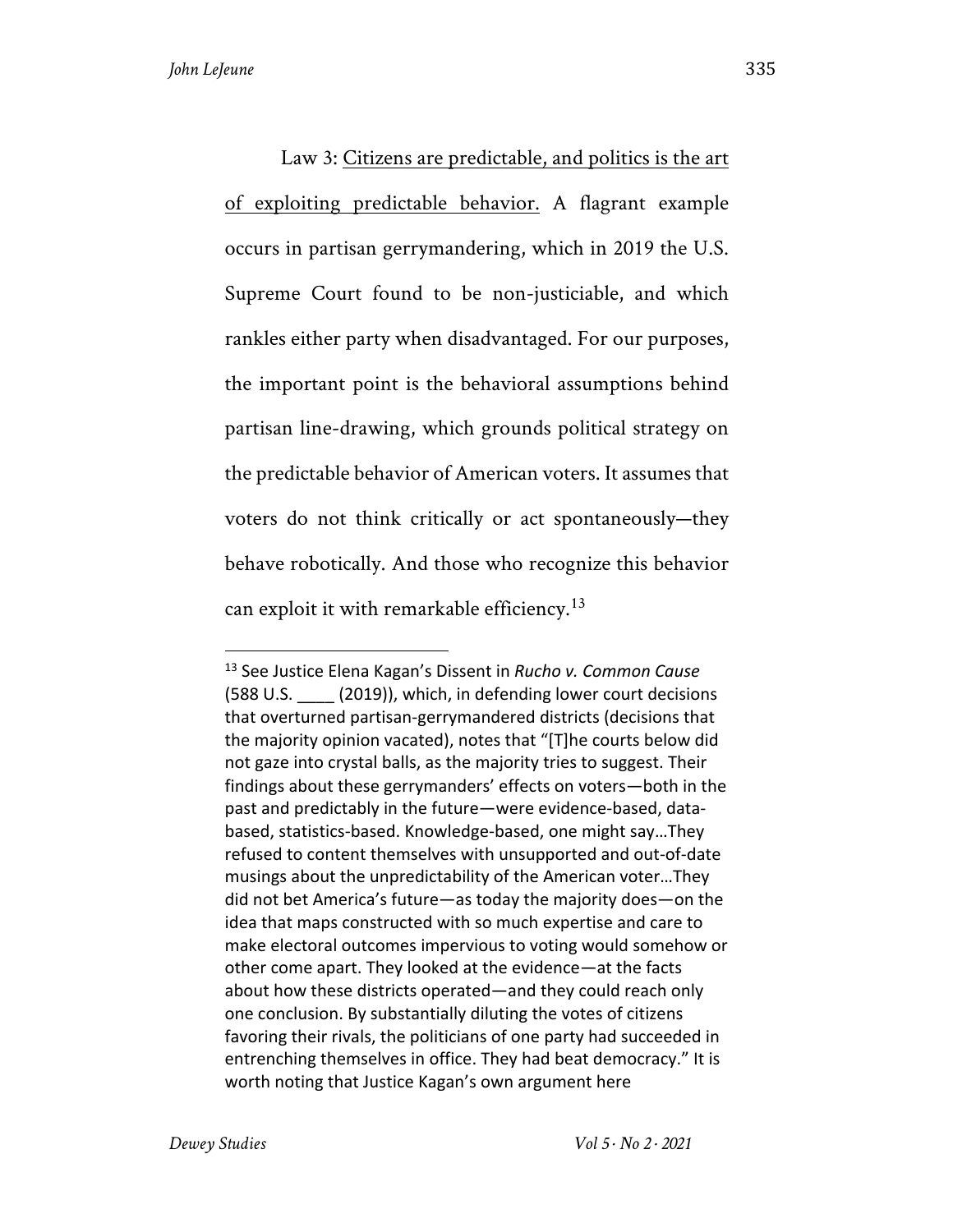Widespread belief in these and similar "natural laws" exacerbates a general sense that political action is hopeless and politics meaningless.<sup>14</sup> Hannah Arendt once linked this feeling to a cultural-political crisis she called "dark times": "If it is the function of the public realm to throw light on the affairs of men," wrote Arendt, "then darkness has come when this light is extinguished by 'credibility gaps' and 'invisible government,' by speech that does not disclose what is but sweeps it under the carpet[.] $n<sup>15</sup>$  Drawing from her teacher Martin Heidegger, who described "with uncanny precision" how, in dark times, "everything that is real or authentic is assaulted by the overwhelming power of 'mere talk' that irresistibly arises out of the public realm,"<sup>16</sup> Arendt linked dark times to a loss of faith in human action, in part because speech and action appear forever subsumed within

presupposes the same premise attributed to the gerrymanderers themselves—namely, that gerrymandering is a problem precisely because voter behavior is predictable.

<sup>&</sup>lt;sup>14</sup> Roger Berkowitz, "Miracles and Politics," Hannah Arendt Center Amor Mundi Blog, August 17, 2012. Accessed at:

https://hac.bard.edu/amor-mundi/miracles-and-politics-2012-08- 17

<sup>15</sup> Hannah Arendt, *Men in Dark Times* (New York: Harcourt Brace Jovanovich, 1968), viii.

<sup>16</sup> Arendt, *Men in Dark Times*, ix.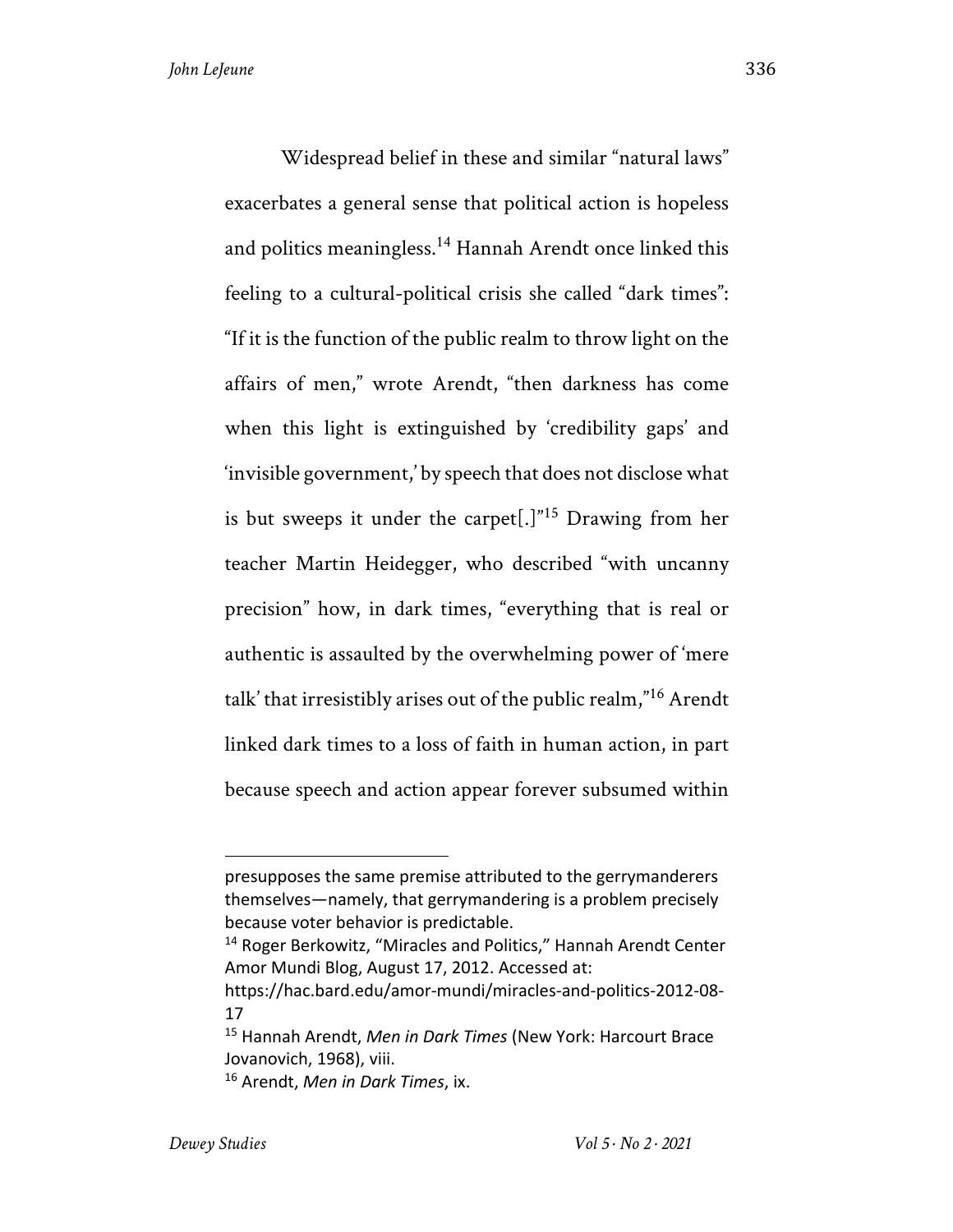lies, dissimulation, and practical meaninglessness, and because so few models exist to demonstrate what courage and action look like: "[E]verybody who is publicly recognized belongs among the *salauds*, and everything that is exists in an opaque, meaningless thereness which spreads obfuscation and causes disgust."17

During such times, how is one to throw light on human affairs? With Arendt, I would suggest that we supplement our diet of reasonable *belief* with a dash of *faith*, and a hint of *miracles*. "The work of faith," wrote Arendt, "is what the gospels called 'miracles,'" and "what all miracles, those performed by men no less than those performed by a divine agent, always must be…[are] interruptions of some natural series of events, of some automatic process, in whose context they constitute the wholly unexpected."<sup>18</sup> This is the essence of freedom, or man's faculty to act—the ability to interrupt automatic processes in a manner that is "unforeseeable and unpredictable," and where "the more heavily the scales are weighted in favor of disaster, the more

<sup>17</sup> Arendt, *Men in Dark Times*, viii.

<sup>18</sup> Hannah Arendt, *Between Past and Future* (New York: Penguin, 1993), 168.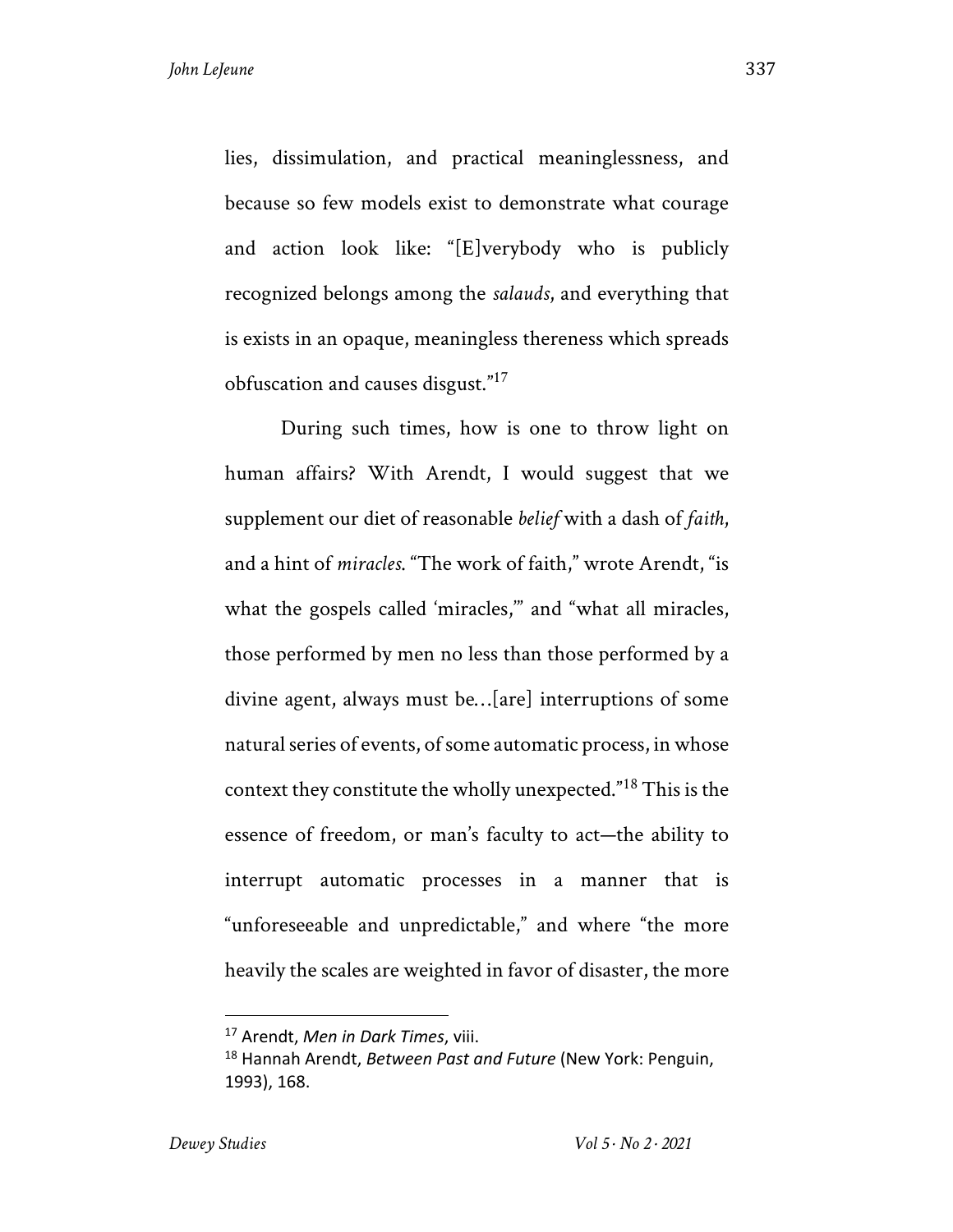miraculous will the deed done in freedom appear."19 As educators, we must encourage our students to appreciate this capacity to act, in themselves and others. And to do that, we must also intentionally demonstrate the extent to which others, even today (and even if one disagrees with them politically), frequently violate these "natural laws," with sundry unexpected consequences.

As one concrete example, in American Government I would highlight the surprisingly unpredictable Supreme Court coalitions subsequent to Donald Trump's three controversial nominations. Near the end of their first full term together, *The New York Times* noted that, in divided cases, the Court was on pace for the highest percentage of "liberal" outcomes since 1968.<sup>20</sup> And as written in *The New Yorker*, "if the expectation was that the country's political divisions would be mirrored in starkly split decisions, it mostly was not met…Instead, the Justices repeatedly defied

<sup>19</sup> Hannah Arendt, *Between Past and Future*, 170. <sup>20</sup> Adam Liptak, "The Supreme Court's Newest Justices Produce Some Surprising Results," *The New York Times*, June 18, 2021. Accessed at: https://www.nytimes.com/2021/06/18/us/politics/supreme-

court-conservatives-liberals.html.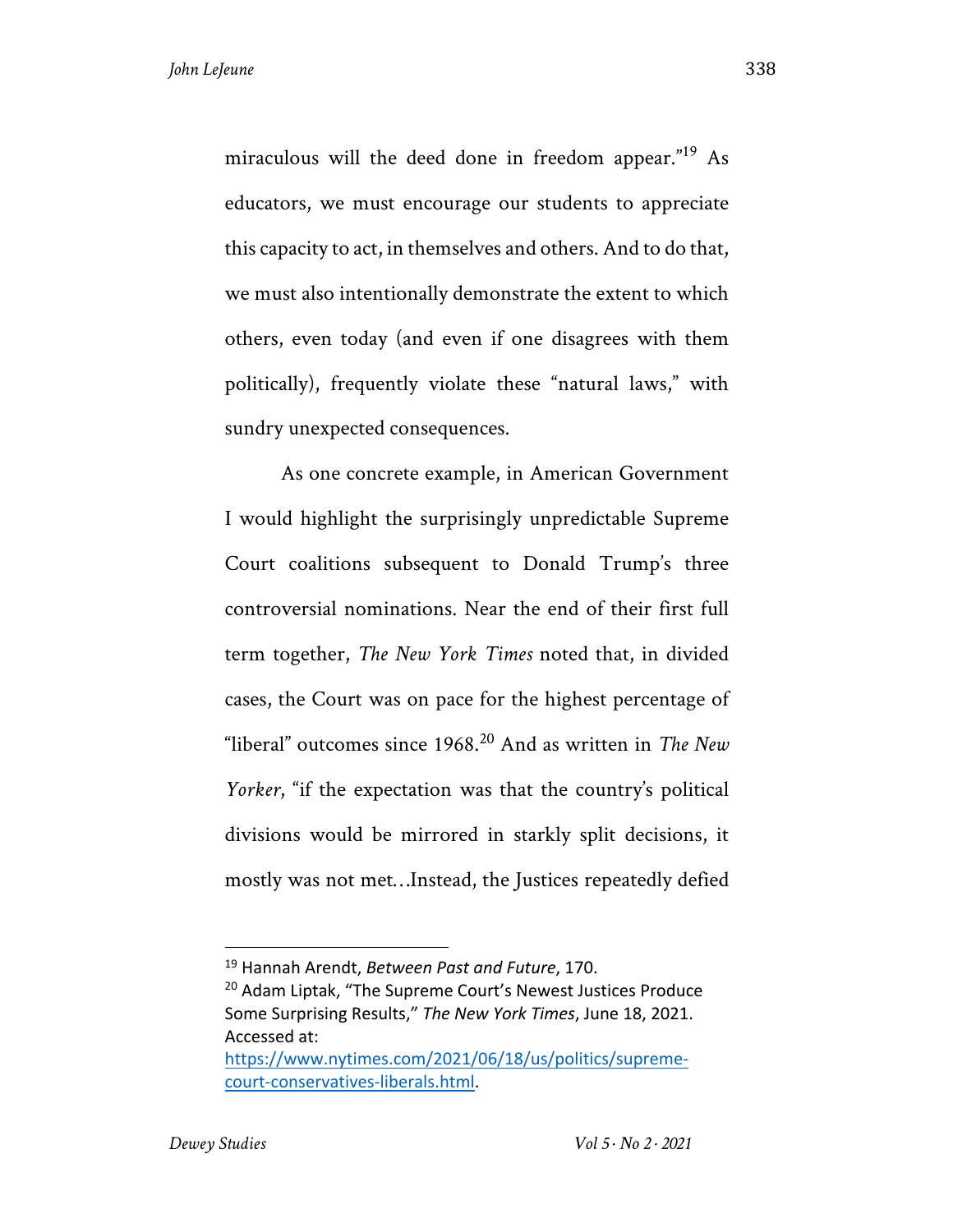expectations, with conservatives and liberals together forming majorities in high-profile cases[.] $^{\prime\prime}$ <sup>21</sup> A year earlier, many too were surprised by Justice Neil Gorsuch's penning the decision of *Bostock v. Clayton County*, the case that extended Title VII non-discrimination protection to sexual orientation.<sup>22</sup>

Nor have the voters always been as predictable as stats or polls would suggest. One must surely highlight the extraordinary surprise of Donald Trump's 2016 election, which caught virtually all pollsters and social scientists offguard<sup>23</sup>; or for that matter, the election of America's first

<sup>&</sup>lt;sup>21</sup> Jeannie Suk Gersen, "The Supreme Court's Surprising Term," *The New Yorker*, June 27, 2021. Accessed at: https://www.newyorker.com/magazine/2021/07/05/thesupreme-courts-surprising-term <sup>22</sup> Robert Barnes, "Neil Gorsuch? The surprise behind the Supreme Court's surprising LGBTQ decision," *The Washington Post*, June 16, 2020. Accessed at: https://www.washingtonpost.com/politics/courts\_law/neilgorsuch-gay-transgender-rights-supremecourt/2020/06/16/112f903c-afe3-11ea-8f56- 63f38c990077\_story.html. <sup>23</sup> See Vann R. Newkirk, II., "What Went Wrong with the 2016 Polls?" *The Atlantic*, November 9, 2016. Accessed at: https://www.theatlantic.com/politics/archive/2016/11/whatwent-wrong-polling-clinton-trump/507188/; and Nate Cohn, Josh Katz, and Kevin Quealy, "Putting the Polling Miss of the 2016

Election in Perspective," *The New York Times*, November 13, 2016. Accessed at: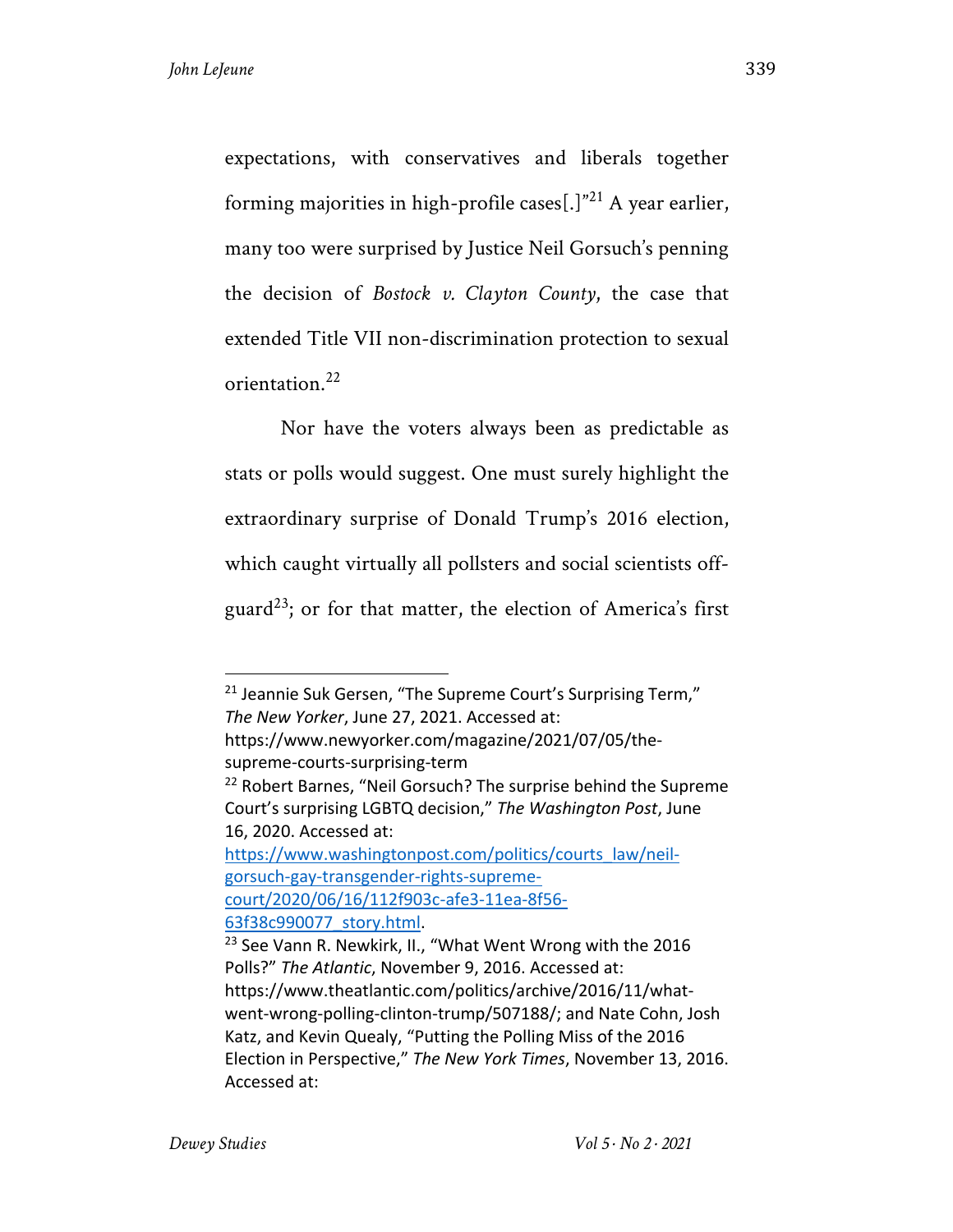African-American president, Barack Obama, eight years earlier, something many thought impossible during their lifetime. Irrespective of how one processes these events, one can usefully proffer such moments as events in which human actions transcended routine behavioral expectations—in which humans revealed themselves as free and spontaneous actors who can defy expectations, for better or worse, should they will it—and frame them as such.

In conclusion, let me suggest that it is incumbent on social scientists, in our capacity as educators, to recognize that our obsession with behavioral laws bears with it an anti-political tendency to elevate all that is seemingly automatic about human affairs. We succeed as theorists when people behave like robots. But if we are to prepare students to act as citizens, we must give equal, if not more appreciation to events that defy our expectations and defy common sense. We must highlight with especial gusto how wrong we often are, and help our students appreciate the miraculous quality and boundless possibilities of human

https://www.nytimes.com/interactive/2016/11/13/upshot/puttin g-the-polling-miss-of-2016-in-perspective.html.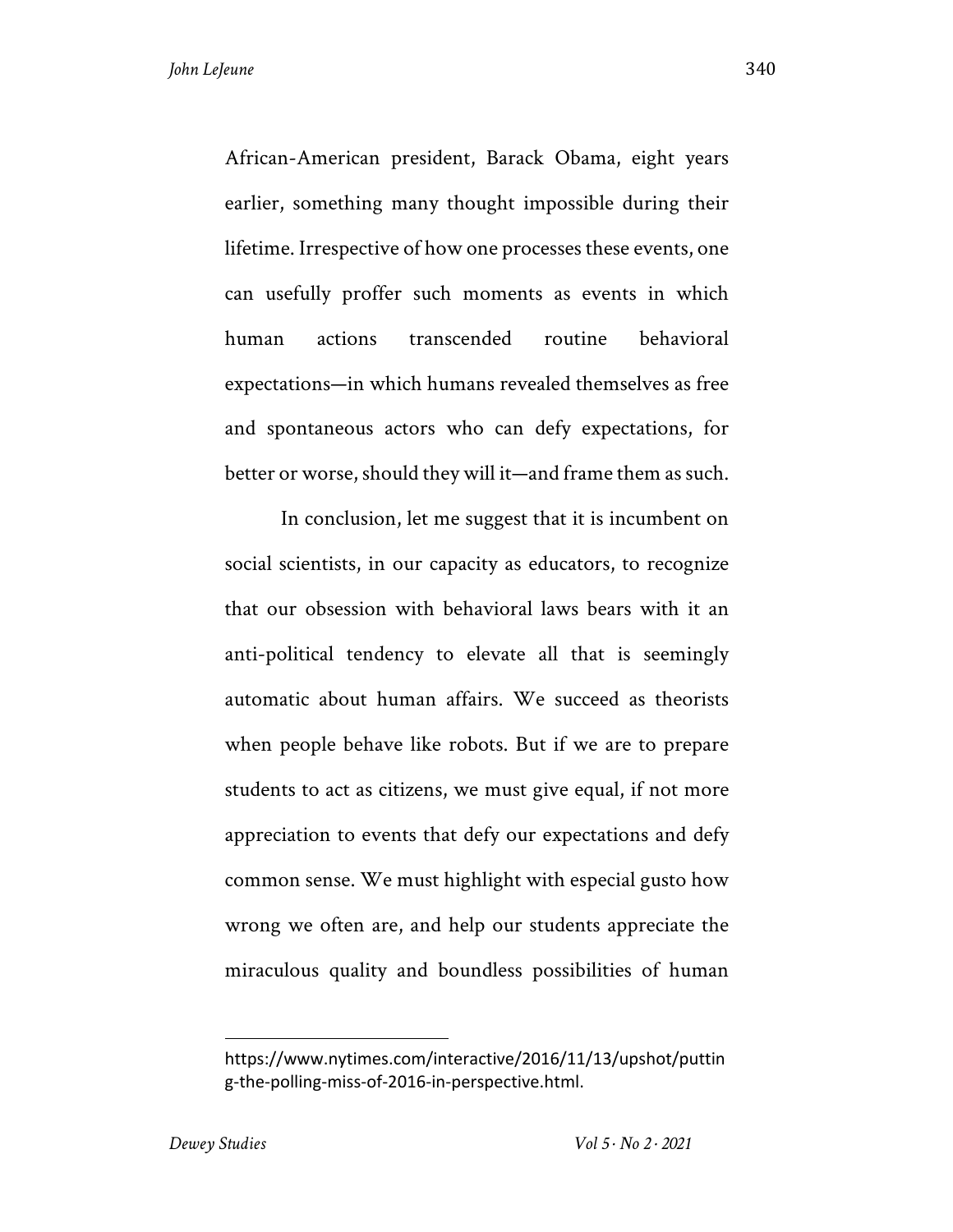action. We must convince them that freedom and responsibility exist. And we can do that by reserving real space—in our lectures, and on our syllabi—for contemporary moments of wonder and surprise, where expectations were defied, and freedom manifest, irrespective of party or ideology. By paying as much attention to these little miracles, and appreciating them as such, perhaps we can restore the faith.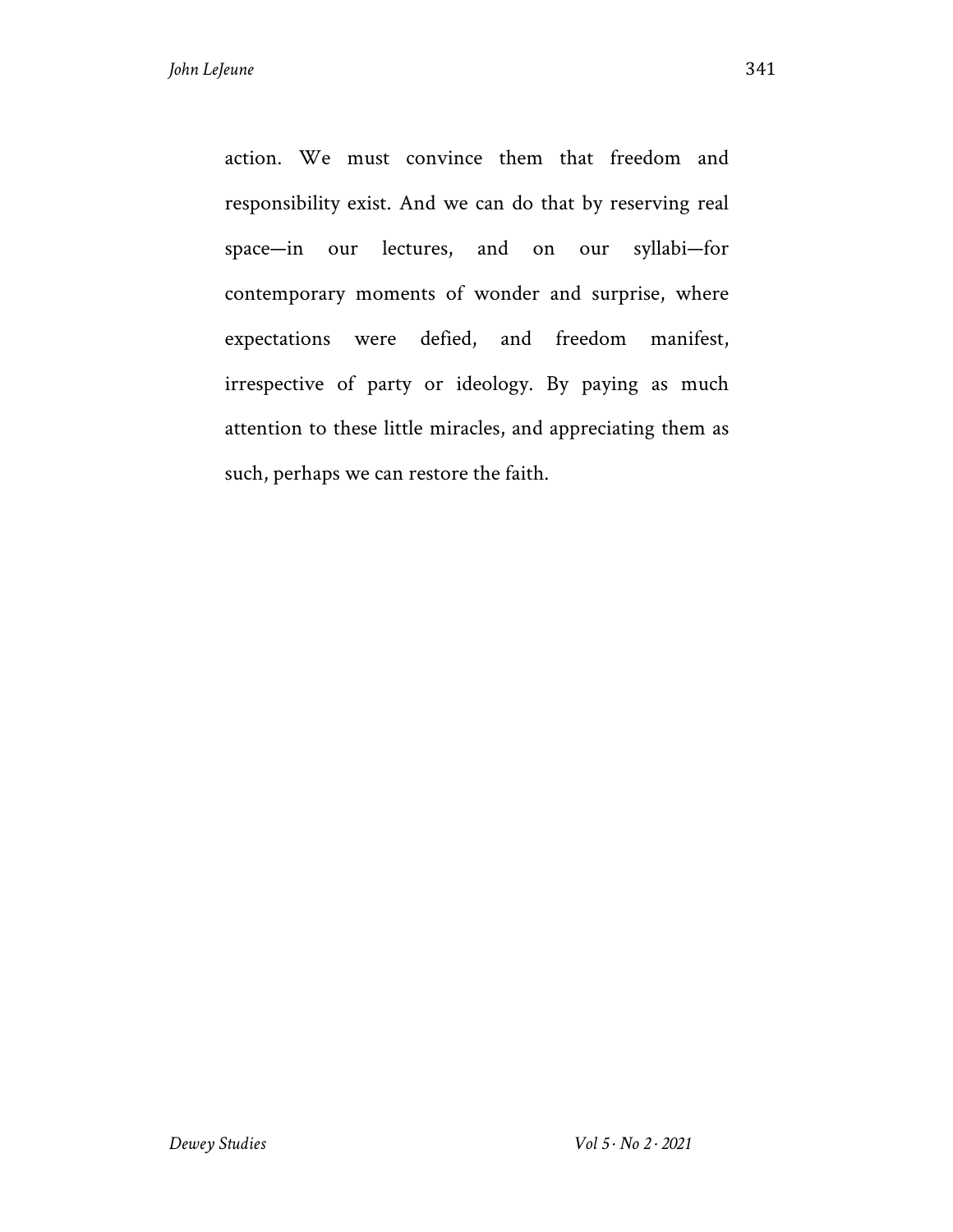## **References**

Arendt, Hannah. Between Past and Future. New York: Penguin, 1993.

Arendt, Hannah. Men in Dark Times. New York: Harcourt Brace Jovanovich, 1968.

Arendt, Hannah. The Human Condition. Chicago: University of Chicago Press, 1998.

Barnes, Robert. "Neil Gorsuch? The surprise behind the Supreme Court's surprising LGBTQ decision," The Washington Post, June 16, 2020.

Berkowitz, Dan and David Asa Schwartz. "Miley, CNN and The Onion." Journalism Practice 10(1), 1-17.

Berkowitz, Roger. "Miracles and Politics." Hannah Arendt Center Amor Mundi Blog, August 17, 2012.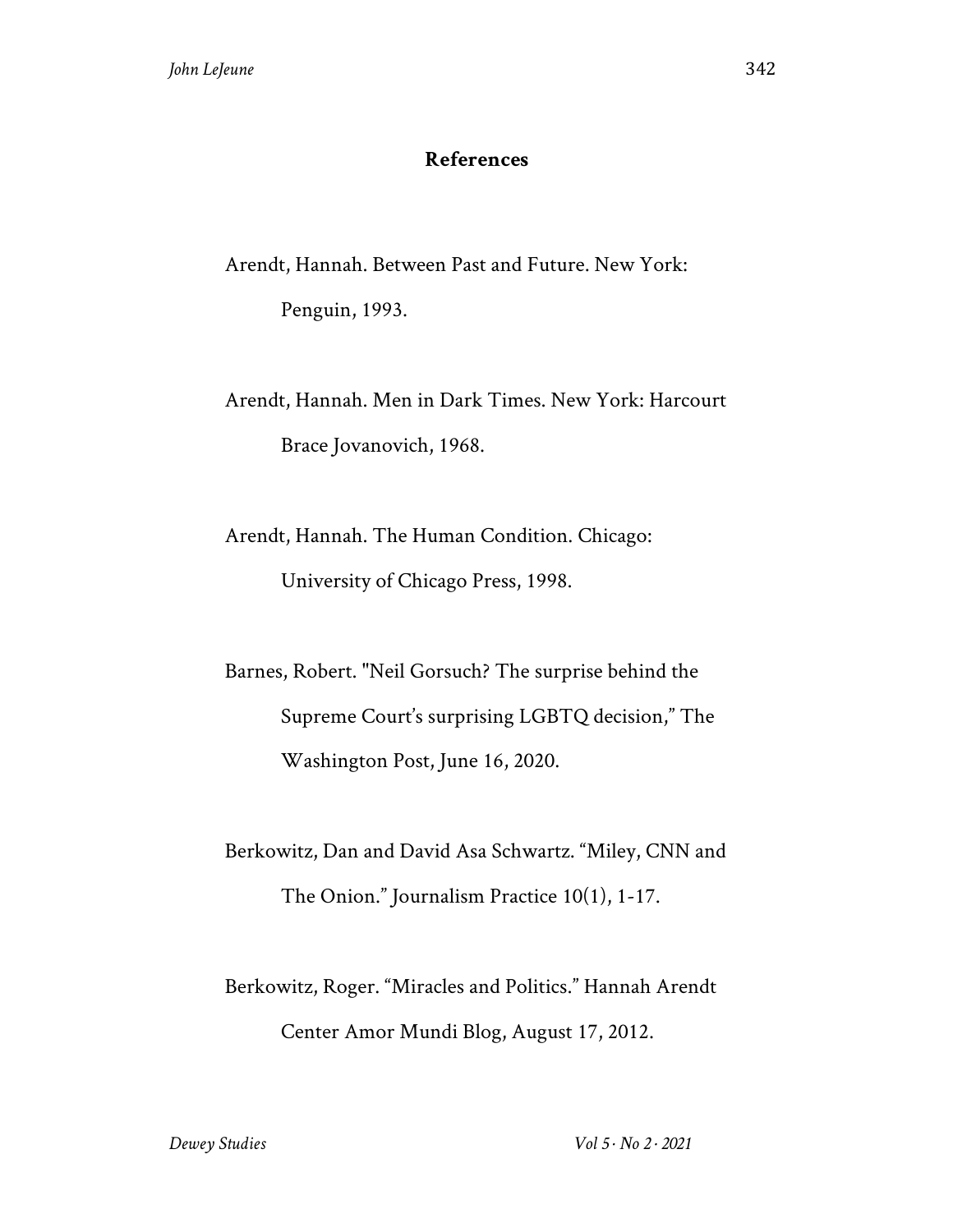Cohen, Adam. "Justice Breyer's Legacy-Defining Decision," *The Atlantic*, June 12, 2021.

Cohn, Nate, Josh Katz, and Kevin Quealy, "Putting the Polling Miss of the 2016 Election in Perspective," *The New York Times*, November 13, 2016.

Gersen, Jeannie Suk. "The Supreme Court's Surprising Term," *The New Yorker*, June 27, 2021.

Hamilton, Alexander, James Madison, and John Jay. The Federalist Papers. Mineola, N.Y.: Dover, 2014.

Hume, David. An Enquiry Concerning Human Understanding. Indianapolis: Hackett, 1993.

Liptak, Adam. "The Supreme Court's Newest Justices Produce Some Surprising Results," The New York Times, June 18, 2021.